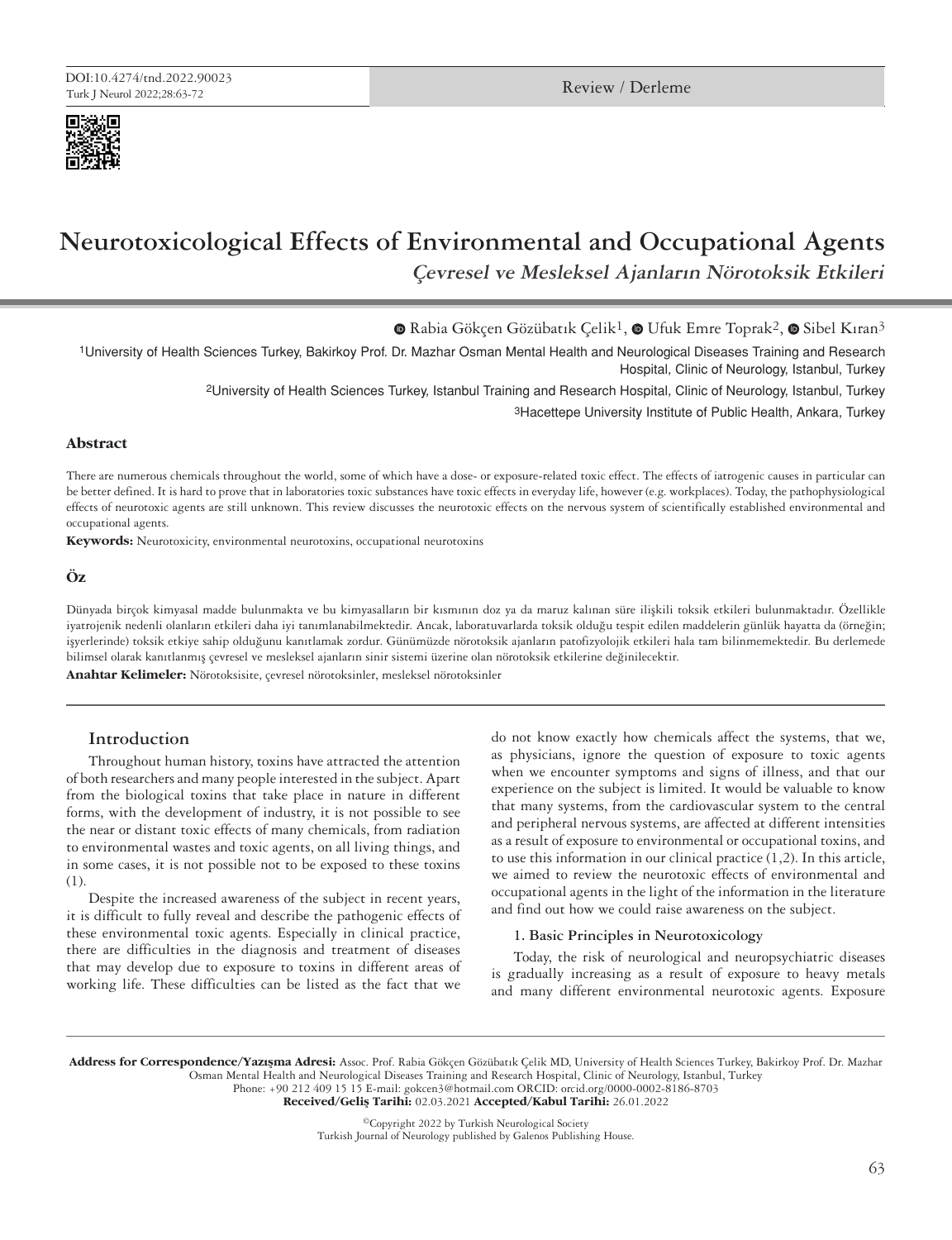to neurotoxins can affect any part of the central, peripheral, autonomic, or neuromuscular nervous system. In cases where no recent exposure to a neurotoxic agent has been reported, it is difficult to diagnose clinically (3).

In neurological diseases caused by known (classical) neurotoxins, the effect is usually symmetrical and non-focal. Symptoms almost always occur during or shortly after acute exposure. In thallium, arsenic, and organophosphate toxicities, which cause some toxic neuropathies, this period may extend up to 2-3 weeks. However, in neurological symptoms arising months to years after acute exposure, the doctor should eliminate the neurotoxic cause. Headache, cognitive and psychiatric disorders, visual disturbances, seizures, ataxia, tremor, rigidity, weakness, and sensory loss can be seen as symptoms. The clinic is often monophasic, and when the toxin exposure is terminated, it is expected that neurological symptoms will not progress and will decrease over time (4).

The situation is a little more complicated in cases where the history is not clear, or in chronic exposure. In clinical practice, non-specific symptoms can be confused with neurodegenerative, metabolic, nutritional, neoplastic, and psychiatric diseases (5,6). While the nanotechnology revolution has led to a wide variety of innovative products and applications, it has raised concerns about the potential exposure of the general population to the molecules and chronic neurotoxicological effects on the nervous system. Compared to larger particles, inhaled nanosized materials can cause deposition in the olfactory region during nasal breathing and transport to the olfactory bulb and brain. It has chronic neurotoxic effects with cumulative accumulation (3,7). Due to the detection of non-specific findings in laboratory, imaging, and electrophysiological examinations, difficulties in measuring the putative agent in body tissues (the level decreases as time passes), and the lack of an objective diagnostic criterion, neurotoxic diseases are on the list of differential diagnosis of almost all diseases in neurology clinics.

It may be difficult to determine when and how severe the toxin is exposed and to define the symptoms it causes in children or adults. For example; neurotoxic effects of methyl mercury, especially during intra-uterine development, have been demonstrated in both animal and clinical studies (8). Children who were exposed during prenatal development had more impairment in concentration, speech, and neuropsychological measurements than those who were not exposed (8,9). In adults, it was shown that methyl mercury exposure particularly affected the granular cells of the visual cortex and cerebellum (10).

The clinical picture that will emerge as a result of neurotoxic exposure is generally seen in all exposed individuals. If it is seen in a single person, it is difficult to explain that the clinical picture is caused by the toxin because the clinical symptoms are nonspecific. Toxication can occur in a single person in cases where the chemical interacts with different substances (alcohol, cigarette, substance use, etc.) or when personal protection is not taken care of (use of mask, not washing after exposure, etc.) (11,12).

### **2. Neurotoxic Effect of Organic Chemicals**

Acrylamide: Acrylamide (ACR) is a water-soluble vinyl monomer. It is used to produce polyacrylamide, which has wide applications in petrochemistry, papermaking, textile manufacturing, water treatment, and scientific research projects. The monomeric form of ACR is a water-soluble powder and is used

in different chemical and industrial processes. While the polymer state is non-toxic, monoacrylamide has been found to exhibit neurotoxicity, carcinogenicity, and reproductive toxicity in various animal species (13). ACR has received wide attention around the world because it is produced during the cooking of processed starchy foods at temperatures >120 °C. It is found in baked, fried, and deep-fried foods that are commonly consumed (such as bread, french fries, chips, breakfast cereals, crackers, and biscuits). The average daily ACR intake for adults is approximately 0.5 lg/kg body weight (14). In a recent study conducted in our country with 263 participants, it was reported that the ACR level in Turkish coffee was below the toxicological reference values in terms of routine drinking frequency and volume dimensions (15).

The mechanism of ACR neurotoxicity is explained by impaired cholinergic transmission and redox imbalance in the central and peripheral nervous systems (16). In particular, ACR, which has a chemical relationship with glutathione, increases reactive oxygen radicals (hydroxide, hydroxy peroxide, nitrite), pro-inflammatory (TNF-alpha, interleukin-1b, nitric oxide synthetase) cytokines, lipid peroxidation, and oxidative stress. It has also been reported in current *in vivo* and *in vitro* studies that it causes a decrease in antioxidant capacity and may play a role in the etiology of neurodegeneration (15).

Clinically, peripheral neuropathy is the most common; however, symptoms may differ depending on the duration and severity of the exposure. It causes length-dependent axonal neuropathy that affects both motor and sensory fibers of varying severity (17). Sensory neuropathy findings often tend to improve, but cerebellar ataxia and spasticity are permanent. Large myelinated axons are involved early. Histopathology shows distal axonal neurofilament deposition, involvement of ascending sensory fibers in the posterior column, spinocerebellar pathways, and corticospinal pathways. Postganglionic sympathetic efferent nerve involvement is also responsible for sudomotor dysfunction (15,18). Confusion, hallucinations, decreased attention span, sleep disturbances, and encephalopathic changes are observed in acute high-dose exposure. Exposure to ACR has been shown to cause neurotoxicity, genotoxicity, developmental toxicity, and carcinogenicity in experimental models (19). In case of reports, it was reported that symptoms of parkinsonism, ataxia due to cerebellar dysfunction, hyperhidrosis, weight loss, muscle weakness, numbness in the extremities, and dermatitis might occur after 10 years of chronic exposure (11,20). The clinical manifestations can be summarized as acute/chronic encephalopathy, toxic neuropathy, and seizures (Table 1). Measurement of the hemoglobin-ACR compound in diagnosis can predict the development of peripheral neuropathy. There is no specific treatment. In recent studies in rats, it has been hypothesized that the notoginsenoside R1 molecule may show protective properties by stopping mitochondrial apoptosis caused by ACR (21).

Allyl chloride: It is used in the production of epoxy resins, some insecticides and polyacrylonitrile. Exposure causes toxic polyneuropathy (mixed sensorimotor distal neuropathy). The clinical status regresses and may improve upon the termination of exposure. Lipid peroxidation and antioxidation imbalance are blamed for the pathophysiology. There are studies suggesting that serum catalase and malondialdehyde levels can be used as biomarkers in early exposure. There is no specific treatment (12,22).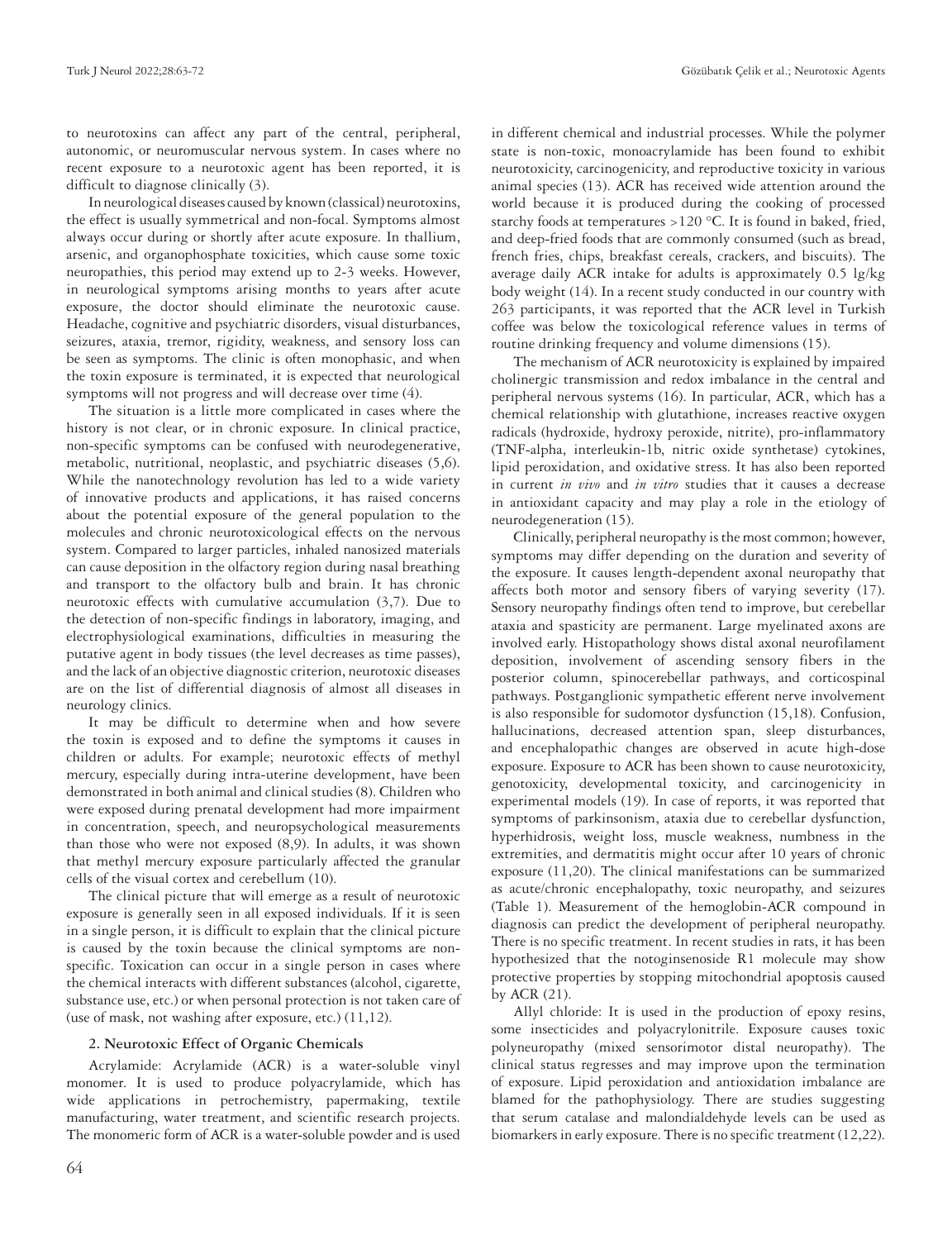|  |  | Table 1. Neurotoxic effect of organic chemicals |  |  |  |  |
|--|--|-------------------------------------------------|--|--|--|--|
|--|--|-------------------------------------------------|--|--|--|--|

|                                 | Acute                                                                | Chronic                                                                                                  |
|---------------------------------|----------------------------------------------------------------------|----------------------------------------------------------------------------------------------------------|
| Acrylamide                      | Confusion,<br>hallucination,<br>sleep disturbance,<br>encephalopathy | Peripheral<br>neuropathy,<br>parkinsonism,<br>cerebellar<br>dysfunction,<br>hyperhidrosis,<br>dermatitis |
| Carbon disulfide                | Psychosis,<br>somnolence                                             | Behavioral, cognitive,<br>memory impairment,<br>decreased vision                                         |
| Carbon monoxide                 | Multifocal<br>neurologic<br>findings, delirium                       | Chronic<br>encephalopathy                                                                                |
| Ethylene oxide                  | Reversible<br>encephalopathy,<br>severe headache,<br>nausea          | Peripheral<br>sensorimotor<br>axonopathy,<br>polyneuropathy, mild<br>cognitive impairment                |
| Hexocarbon                      | Headache,<br>hallucination,<br>euphoria                              | Progressive<br>sensorimotor<br>polyneuropathy                                                            |
| Methylbromide                   | Delirium,<br>encephalopathy,<br>psychosis, ataxia,<br>myoclonus      | Polyneuropathy                                                                                           |
| Organochloroquine<br>pesticides | Delirium, coma                                                       | Mild cognitive<br>impairment,<br>benign intracranial<br>hypertension, tremor,<br>ataxia                  |
| Organophosphates                | Cholinergic crisis                                                   | Polyneuropathy                                                                                           |
| Tolven                          | Central<br>nervous system<br>depression,<br>narcosis effect          | Parkinsonism,<br>pancerebellar<br>disorder                                                               |
| Trichloroethylene               | Headache,<br>nausea                                                  | Facial muscle<br>weakness, ptosis,<br>vocal cord<br>paralysis, chronic<br>encephalopathy                 |

Carbon disulfite: It is used in solvents or stain removers, some varnishes and insecticides, perfumes, and the ebonitization of rubber, in the production of rayon and cellophane films. It is transmitted by inhalation, gastrointestinal tract (GIS), and transdermal route. Acute exposure causes psychosis and drowsiness. Long-term subacute exposure; causes memory, behavioral and cognitive impairments, as well as nerve demyelination, cytostructural damage, and progressive paralysis of the extremities. Extrapyramidal or pyramidal deficits have been reported in cases with decreased vision, and loss of pupillary and corneal reflexes. In a study conducted in 2018 in which 372 patients with chronic carbon disulfide exposure were examined; it was reported that 84.7% had sleep disorders, 84.4% dizziness, 79.8% headache, and 72.8% numbness in the extremities (23). However, the mechanism of its neurotoxicity is not known yet, and it is hypothesized that

it may trigger reversible central neurochemical effects that impair the vestibulo-ocular reflex (24). Epidemiological studies of chronic exposure have shown conflicting results, particularly with regard to the reproductive and cardiovascular systems. The therapeutic and bioregulatory effects are also discussed today. Central deficits may be permanent. There is no specific treatment (Table 1) (25,26).

Carbon monoxide: It is the most common cause of death from toxicology. It is an undetectable gas because it is tasteless, colorless, and odorless. Intoxication is common in miners, oil and repair shop workers. Severe poisoning may occur as a result of poorly ventilated home heating systems, stoves, and suicide attempts outside the workplace. Tissue hypoxia occurs by decreasing the oxygen-carrying capacity of the blood (27). Acute intoxication symptoms are non-specific, such as headache, dizziness, nausea, and drowsiness, and the history is the most important stimulant for clinical suspicion. Upon clinical suspicion, COHb, CO levels, cardiac and neurological examination, brain imaging [brain tomography, magnetic resonance imaging (MRI), MR spectroscopy] methods, and neurophysiological tests should be performed in the diagnosis (28). Structural brain damage is observed due to anoxia. While the globus pallidus and cerebral white matter are most frequently affected in radiological imaging, the infratentorial area is rarely involved (Figure 1) (29). Chronic encephalopathy syndrome occurs with chronic exposure. In severe cases, the damage is permanent. It is recommended to add diffusion-weighted images and spectroscopy to conventional MRI sequences, as only diffusion restriction can be detected on imaging, albeit rarely. This is valuable both in the diagnosis of delayed CO leukoencephalopathy and in the determination of prognosis (30). In pathology studies, bilateral necrosis of the globus pallidus is a typical pathological finding, but not specific. In addition, necrosis in the hippocampus, diffuse atrophy in the cerebral cortex, and severe demyelination in the centrum semiovale are detected; axons are relatively preserved. However, these findings are also not specific; similar findings are also observed in hypoxic-ischemic events. The prognosis is poor. Partial or complete recovery is observed in 10%. Patients die due to multifocal neurologic findings, delirium, and akinetic mutism. The place of hyperbaric oxygen in treatment is controversial. In studies conducted in our country, it has been noted that the first treatment for CO poisoning is 100% oxygen for at least 6 hours and that hyperbaric oxygen therapy can be administered in order to reduce the half-life of COHb, taking into account prognostic factors, but national protocols are needed. In our clinical experience, we think that hyperbaric oxygen therapy provides partial benefit in some patients both clinically and radiologically (Figure 1, 2) (31,32).

Ethylene oxide: It is used as an alkylating agent in the sterilization of medical materials and chemical synthesis. The by-product ethylene chlorohydrin is very toxic. It has been used in salted spices and vegetable-based seasonings for a while, but it has been revealed that ethylene oxide reacts with organic spice components and causes toxic residues. Therefore, the use of this substance in spice irradiation is prohibited. Severe headache, nausea, and severe reversible encephalopathy are observed in acute exposure, while it causes peripheral sensorimotor axonopathy and mild cognitive changes in chronic exposure. Ethylene oxide remaining in the tubes during dialysis creates the risk of polyneuropathy in the patient (33).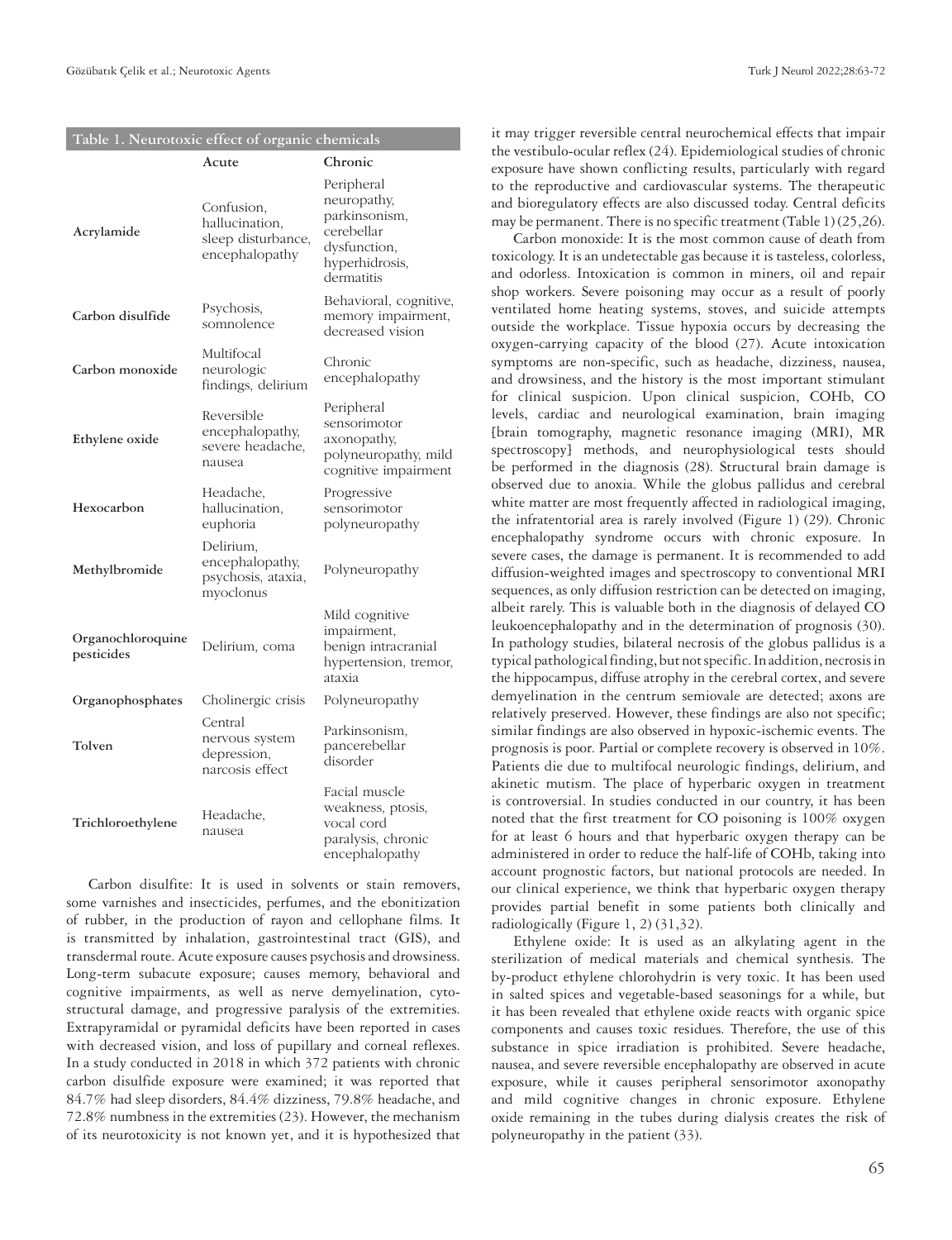

Figure 1. A 31-year-old male, carbon monoxide intoxication; signal increase in bilateral globus pallidus in diffusion-weighted images (A, B) and FLAIR (C, D) magnetic resonance imaging



Figure 2. A 31-year-old male, carbon monoxide intoxication, clinical improvement after hyperbaric oxygen therapy, significant regression of the lesions in diffusion-weighted images (A, B) and FLAIR (C, D) magnetic resonance imaging performed at the  $3<sup>rd</sup>$  week

It causes neuropathy limited to the cranial nerves in those exposed to trichlor ethylene and another ethylene derivative, perchloroethylene solvents, which are used in long-term anesthesia from other ethylene derivatives. It is included in the differential diagnosis of trigeminal neuropathy and optic neuropathies. Protective respiratory devices should be used in sterilization processes using this substance, especially for healthcare workers (11,12).

Hexocarbon solvents: The metabolite 2.5 hexanedione is responsible for neurological toxicity. These substances are used as solvents in varnish, painting inks, rubber, and some adhesives. It is also used in the production of acrylic coating and in the shoe industry. Exposure is by inhalation or skin contact. Acute inhalation causes euphoria, headache, and hallucinations, while chronic inhalation causes insidious sensorimotor polyneuropathy. Skin exposure also causes progressive distal sensorimotor axonal polyneuropathy. Axonal transport disorder plays a role in its pathophysiology, and myelin retraction or focal demyelination is detected in areas of giant axonal swelling (20). Different from other toxic neuropathies in its electrophysiology, demyelination findings are detected. Central involvement can be detected by showing sensory evoked potential abnormalities. Post-exposure symptoms may progress for 1 month. Polyneuropathy partially resolves up to 2-3 years. In severe forms, the damage is permanent (11,12,34).

Methyl bromide: Methyl bromide (MB) is a highly toxic pesticide that, in addition to being an ozone depletion agent, causes acute or chronic toxicity to fumigators and related workers (35). It is found in fire extinguishers, coolant sprays, insecticides, and disinfectants. It is odorless and colorless. Acute inhalation causes encephalopathy, delirium, headache, nausea, confusion, psychosis, changes in affect, myoclonus, ataxia, visual disturbances, and chronic exposure causes polyneuropathy without systemic symptoms. Optic atrophy and upper motor neuron changes are

other long-term exposure complications that may be encountered. Diagnosis is made by measuring MB levels in serum or urine (36). A hemodialysis is a treatment option, and chelation therapy is controversial. The prognosis is generally good (11,12). Park et al. (36) reported that electroencephalographic changes were observed in asymptomatic patients and that careful monitoring of personnel at risk was recommended.

Methyl alcohol: It is found in many substances such as paint, polish, de-icing solutions, antifreeze, and gasoline mixtures in the industry. Formaldehyde and formic acid are metabolites responsible for toxication, toxic symptoms occur due to metabolic acidosis. Intoxication occurs mostly orally (fake alcohol, etc.), rarely by inhalation and skin. Symptoms are related to the central nervous system (CNS), visual system, and GIS. Headache, dizziness, visual disturbances (seeing a blizzard), confusion, acute renal failure, abdominal pain, and pancreatitis symptoms occur, and extrapyramidal and dementia findings may be observed in chronic or severe toxication. It can result in serious consequences such as blindness and death. The most known intoxication in the world was the event in which 323 people were poisoned and 41 died in 1951 due to fake whiskey containing 35-40% methanol. In our country, there are publications reporting that many people die because of intoxication caused by fake alcohol (37,38). The inhalation limit recommended by ACGIH (Association Advancing Occupational and Environmental Health, USA) is 200 ppm on average in 8 hours, the health-threatening level is 6000 ppm. The maximum permissible concentration in skin contact is 200 ppm  $(270 \text{ mg/m}^3)$   $(39,40,41)$ .

Although there is no specific finding on imaging, it has been reported in the literature that neuron degeneration and hemorrhage in the parietal cortex can be detected in 85.7%, putaminal lesions in 7.7%, and spongy lesions in the optic chiasm in 7.1% (42). A case of methyl alcohol intoxication diagnosed in our clinic had bilateral putaminal involvement in MRI scans (Figure 3). Providing airway patency, perfusion and ventilation is the mainstay of treatment. In the acute phase, gastric lavage may be partially effective. The main treatment is the administration of one of the ethanol or fomepizole antidote treatments. Indications for starting treatment are a plasma methanol concentration of ≥20 mg/dl (6.2 mmol per liter), an osmolar gap of >10 mOsm/L per liter with confirmed toxic methanol ingestion, and the presence of at least two of the next three conditions with a strong suspicion of methanol poisoning: Arterial pH below 7.3, serum bicarbonate level below 20 mmol/l, osmole deficit above 10 mOsm/kg (43). Hemodialysis is another treatment option. In addition, it is



Figure 3. A 42-year-old female patient, methyl oxide intoxication, A. widespread deep white matter involvement in diffusion-weighted images magnetic resonance imaging (MRI), B. deep white matter involvement areas in ADC map MRI, C. bilateral putamen involvement in FLAIR MRI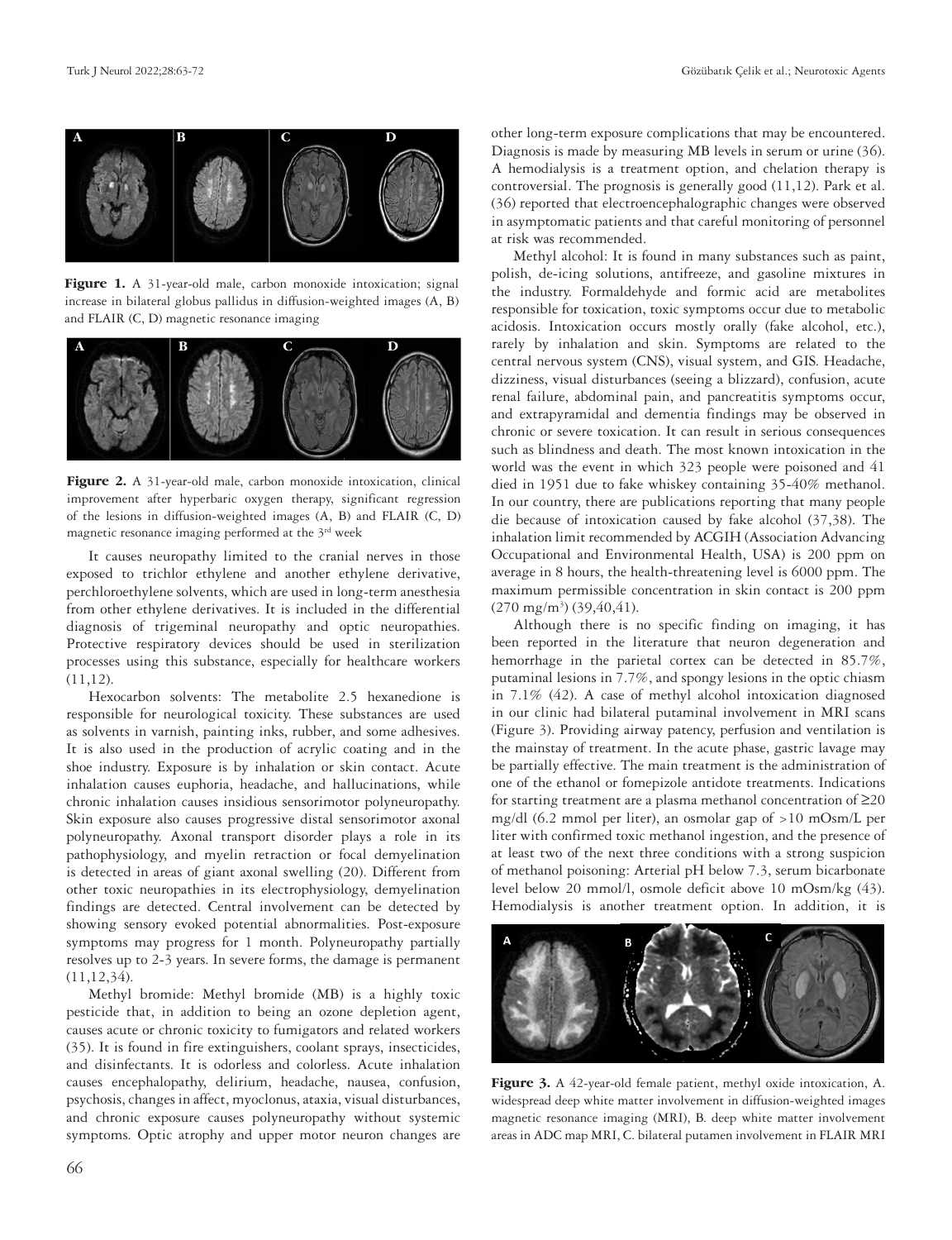recommended that all patients receive folic or folinic acid at a dose of 50-100 mg intravenously every 4 hours. In addition, it may be necessary to give very high amounts of bicarbonate  $\rm (NaHCO_{_3})$  to reach normal pH values (44).

Orgonochloroquine pesticides: Delirium and coma are observed in acute high-dose toxication of this substance, known as dichl orodiphenyldichloroethylene. Mild cognitive disorders, benign intracranial hypertension, tremor, and ataxia can be observed in chronic exposure. There is no specific treatment and symptomatic treatment is recommended (11,12).

Organophosphates: Although often used as pesticides or herbicides, they are also used as petroleum additives, lubricants, antioxidants, fire retardants, and plastic modifiers. Examples of this group are triorthocresyl phosphate, leptophos, trichlorfon, mipafox, chlorfibros, dichlorvos, monocrotophos, malathion, and parathion. The mechanism of action of intoxication is inhibition of the neuropathy target esterase (NTS) enzyme found in all neurons. Toxicity may develop from the skin, the GIS, and by inhalation. The main intoxication picture, which can be fatal, is the cholinergic crisis. In this case, the symptoms are nausea, increased salivation, headache, weakness, bronchospasm, tremor, chest pain, pulmonary edema, bradycardia, cyanosis, convulsion, and in most patients coma. In treatment, intravenous pralidoxime (1 g) and subcutaneous atropine (1 mg) should be administered together. However, adequate respiratory support must be provided before treatment. Although serum acetylcholinesterase level remains abnormal for a long time, the clinical status begins to improve within 1 week (45,46).

The worldwide accepted biomarker for acute organophosphate poisoning is the measurement of serum paraoxonase level. Carbamate insecticides may also cause a similar condition, but the clinic is milder and the treatment response to atropine is better.

The second clinical condition associated with acute exposure is late polyneuropathy (after 2-3 weeks) which occurs before a cholinergic crisis occurs. This clinic is found in many patients, especially with the use of alcohol together with triorthotrexil. However, the existence of such a condition related to chronic low-dose exposure has not been scientifically proven. The sensory deficit is detected in neurological examination, the Achilles reflex is typically absent. Over time, upper motor neuron findings accompany the clinical picture but, the cranial nerves are typically spared. Although its neurotoxic mechanism of action is not fully understood, it acts with different mechanisms ranging from acute acetylcholine esterase inhibition to oxidative stress, axonal transport deficit, neuroinflammation, and autoimmunity. In neuropathy, the measurement of NTS in lymphocytes can be used as a clinical biomarker. The period that develops with acute cholinergic crisis and neuropathy is defined as an intermediate syndrome. Neuropathy has a good prognosis. Dipperflue syndrome is another clinical condition identified in farmers exposed to substance intoxication. After organophosphate suspected exposure, the complaints like headache, pharyngitis, myalgia, and nonspecific sensory symptoms can occur (45,46). In a current review on the relationship between microbiota and organophosphate, publications showing that microbiota amount decreased after organophosphate poisoning were shared. The authors suggested further investigation of this issue with next-generation sequencing

targeting 16S rRNA, as it might contribute to the mechanism of toxicity and improve existing clinical symptoms (47).

Solvent mixtures: It is a condition characterized by the deterioration of cognition in house painters who are exposed to organic solvents for the first time. In this syndrome, also called painter's encephalopathy, it is reported that cognitive and mental status isadversely affected due to long-term (more than ten years) low-level solvent exposure. However, since it is difficult to diagnose objectively, its recognition as an occupational disease and its widespread acceptance has led to controversy. It was defined as an occupational disease in the European Occupational Diseases List and the International Labor Organization Occupational Diseases List in 2009. A decline in memory and concentration are among the earliest symptoms. After cessation of exposure, the clinic usually does not progress, but cognitive impairment may persist even after exposure is discontinued (12). Studies have shown that in occupational exposure to hydrocarbon solvents, symptoms of Parkinson's disease may start early and the clinical findings may be more severe. There is less evidence that it precedes the onset of Alzheimer's disease and that it increases its severity (48).

Styrene: It is used in the production of plastics and some resins. It is transmitted by inhalation and skin. Decreased psychomotor performance has been reported in intoxication. Decreased color vision and contrast differentiation are among the clinical findings defined in intoxication (11,12).

Toluene: Toluene is used as a solvent in many areas of industry. It is often taken by inhalation and easily reaches the nervous system. The neurobehavioral and neurotoxic effects of toluene are well known in experimental models and animal studies; however, its genotoxicity is still discussed (49). Reactive oxygen species that cause oxidative stress and DNA damage play a role in toluene toxicity. It has been suggested that allergic stimulation may affect the toluene sensitivity threshold via modulation of neurotrophinrelated genes. Therefore, it is reported that individuals with different immunogenetic backgrounds have different susceptibility to toxic chemical exposure. In animal experiments, it has been revealed that toluene-induced oxidative DNA damages cause genotoxicity in different brain regions, including the cortex, cerebellum, and hippocampus (49). Acute, high-dose toluene exposure causes depression and narcosis in the CNS. Multifocal irreversible CNS dysfunctions such as cognitive impairment, cerebellar intentional tremor, and ataxia are detected in chronic high-dose inhalation, which is frequently seen in adolescents. With continued use, dysarthria, nystagmus, visual, hearing, olfactory, and pancerebellar disorders develop. Parkinsonism findings (such as resting tremor, bradymia, and anteflexion posture) may also be seen in longterm exposure. On imaging, cortical and cerebellar atrophy, and multifocal non-specific lesions in cerebral white matter are observed. In pathological examinations, diffuse demyelination with relative preservation of neurons is detected (50).

Trichloroethylene: It is a thinner used in dry cleaning and tire production. Intake is mostly by inhalation. It is also abused because it triggers euphoria. While non-specific findings (headache, drowsiness, etc.) are observed in acute low-dose toxication, encephalopathy accompanied by facial muscle weakness, ptosis, and vocal cord paralysis can be observed in chronic low-dose exposure (11,12).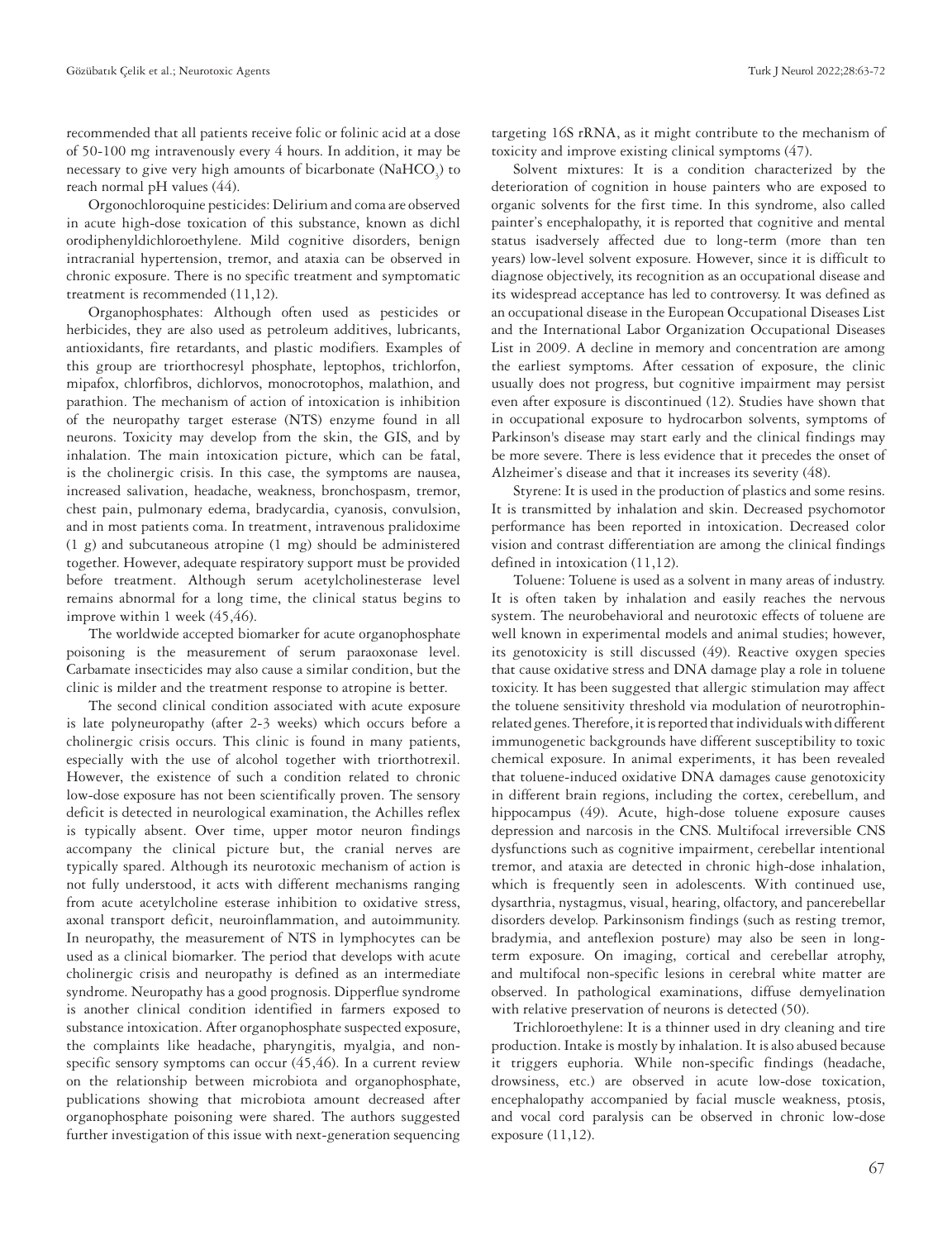The neurotoxic clinical effects of the mentioned organic chemicals are summarized in Table 1.

## **3. Neurotoxic Effects of Metals**

The neurotoxic properties of metals and metalloids depend on several factors, including dose and route of exposure, chemical forms of the elements, metabolism (nutritional status, biochemistry of accumulation and detoxification), and kinetics (distribution and elimination).

Aluminum: Aluminum has no known biological role in the body, but adverse physiological effects of this metal such as the formation of oxidative stress have been observed in mammals. It is used in various cosmetic, pharmaceutical, and dental care applications in the industry (51). The tolerable upper limit for drinking water is 900 μg/l. Although it was reported in a study conducted in Iran that there was more aluminum in breast milk than in drinking water, the bias in the result should be taken into account because the total environmental aluminum exposure of these mothers was not known, and it could be concluded that different studies with appropriate methodology were needed for such an interpretation (51,52). While it remains unclear whether oxidative stress is a major cause or simply a consequence of cellular dysfunction associated with neurodegenerative diseases, accumulating evidence suggests that impaired mitochondrial energy production and increased mitochondrial oxidative damage are associated with the pathogenesis of neurodegenerative disorders. Aluminum, which is involved in the production of reactive oxygen species, can disrupt mitochondrial pathways and lead to oxidative stress. Therefore, it plays a role in the etiology of neurodegenerative diseases (51). It has been reported in some publications that aluminum, especially in vaccines and drug ingredients, causes autism spectrum disorder and autoimmune diseases; however, when the methodological features in the studies are taken into consideration it is a thought accepted by scientists that it is not appropriate to directly associate aluminumcontaining substances in these etiologically multifactorial diseases (53). A blood aluminum level of 60 μg/l (2.3 µmol/l) is considered the critical limit. However, although the serum level is above 60 μg/l, dysfunction may not be seen in every patient. It cannot be said with certainty that there is no dysfunction below this level. Dialysis encephalopathy is observed in intoxication. Speech disorder, cognitive decline, seizures, and myoclonus are prominent in this clinical presentation (53).

Arsenic: Toxicity occurs when taken orally (trivalent form) in murder and suicide attempts. By inhaling molten copper and lead ores, arsenic compounds can be recovered. Chronic exposure is also induced by drinking arsenic-laced water, inhaling equipment or minerals, and using unlawfully forbidden arsenic-laced medications. Acute-subacute intoxication may result in headache, hypotension, tachycardia, vascular collapse and death. In chronic exposure, GIS disorders, and Mess lines (not specific) which are signs of nail matrix disorder can be observed (12). Various mechanisms appear to play a key role in arsenic neurotoxicity, such as oxidative stress, apoptosis, thiamine deficiency and decreased acetylcholinesterase activity are described. The observed neurotoxicity predominantly affects the sensory nerves, with less effect on the motor nerves. Recent studies have shown axonal degeneration mainly in small myelinated and unmyelinated fibers (26,28). Polyneuropathy can be detected by using electrophysiological examination in asymptomatic patients

in the early period. Proprioception and vibration sense is often impaired. For this reason, it can be compared to tabes dorsalis. It may be confused with acute inflammatory demyelinating polyneuropathies (Guillain-Barré syndrome) clinically, considering that it initially starts with sensory symptoms, numbness in the feet, painful paresthesias, and later involvement in the hands. There is weakness in the distal extremity muscles and a stockingand-glove sensory loss. When the exposure is terminated, symptoms may improve, but sequelae may occur in severe exposure. Subacute onset neuropathy, abdominal pain, tachycardia, vomiting, diarrhea, vasomotor collapse, and hypotension are observed in high-dose arsenic exposure. Changes in consciousness can be observed after GIS findings. Organic psychosis is also among the conditions that can develop. In addition, cognitive and behavioral disorders may accompany (12,54). In diagnosis, blood arsenic level is 7 ng/100 ml or above with normal cerebrospinal fluid (CSF) findings. In chronic exposure, arsenic can be detected in the hair, and nails, especially in the pubic area, even months and years later. In addition, high levels of arsenic in the urine are detected. Urine arsenic level above 25 micrograms/24 hours is abnormal and remains high for several weeks. Apart from toxic (inorganic) arsenic, there is also (organic) arsenic in seafood, so for the diagnosis of toxication, seafood should not have been eaten recently before the examination. On electrodiagnostic examination, nerve conduction velocities are slowed and typically denervation is observed in the distal extremity muscles. It is included in the differential diagnosis of demyelinating polyradiculopathy (loss of F response, slowing of motor conduction velocity and partial conduction block findings are common). In chronic exposure, axonal degeneration is detected in myelinated fibers in sural nerve biopsy. In treatment, effective chelators such as arsenic removal, British antilewisite, penicillamine, and water-soluble dimercaprol derivatives are used (Table 2). Chelator use in the early period may prevent the development of neuropathy (11,12,54).

Lead: Inorganic and organic lead compounds are toxic to human health. With the elimination of lead-containing paints today, symptomatic case reports are rare in North American and European countries. Absorption is by inhalation rather than the intestinal route. Blood lead level above 1.93 mmol/l has a toxic effect. Despite the dramatic decrease in death rates due to lead toxicity since 1960, side effects on mental and auditory functions and the development of children are seen due to its cumulative effects at low doses. Lead absorbed from all tissues primarily accumulates in bone tissue. Exposure to batteries, odor, dust, and spray containing lead, working in automobile radiator repair, working in the production of gasoline containing lead, working in the manufacture of weapons, and inhalation of lead-containing gas in manufacturers burning batteries as a fuel source are the main sources of exposure. Systemic symptoms such as abdominal pain, diarrhea, constipation, pale skin, headache, weight loss, and jaundice may occur (11,12,54). It is stated that increased capillary permeability, damage to the capillary endothelium, scattered hemorrhage areas, and cerebral edema may occur due to the rapid increase in lead levels in the brain as a result of acute lead exposure in children, leading to confusion, personality changes, seizures, and coma (54). Mental retardation, learning difficulties, hyperactivity, and behavioral problems may occur due to low dose chronic exposure, especially in children. In chronic exposure in adults,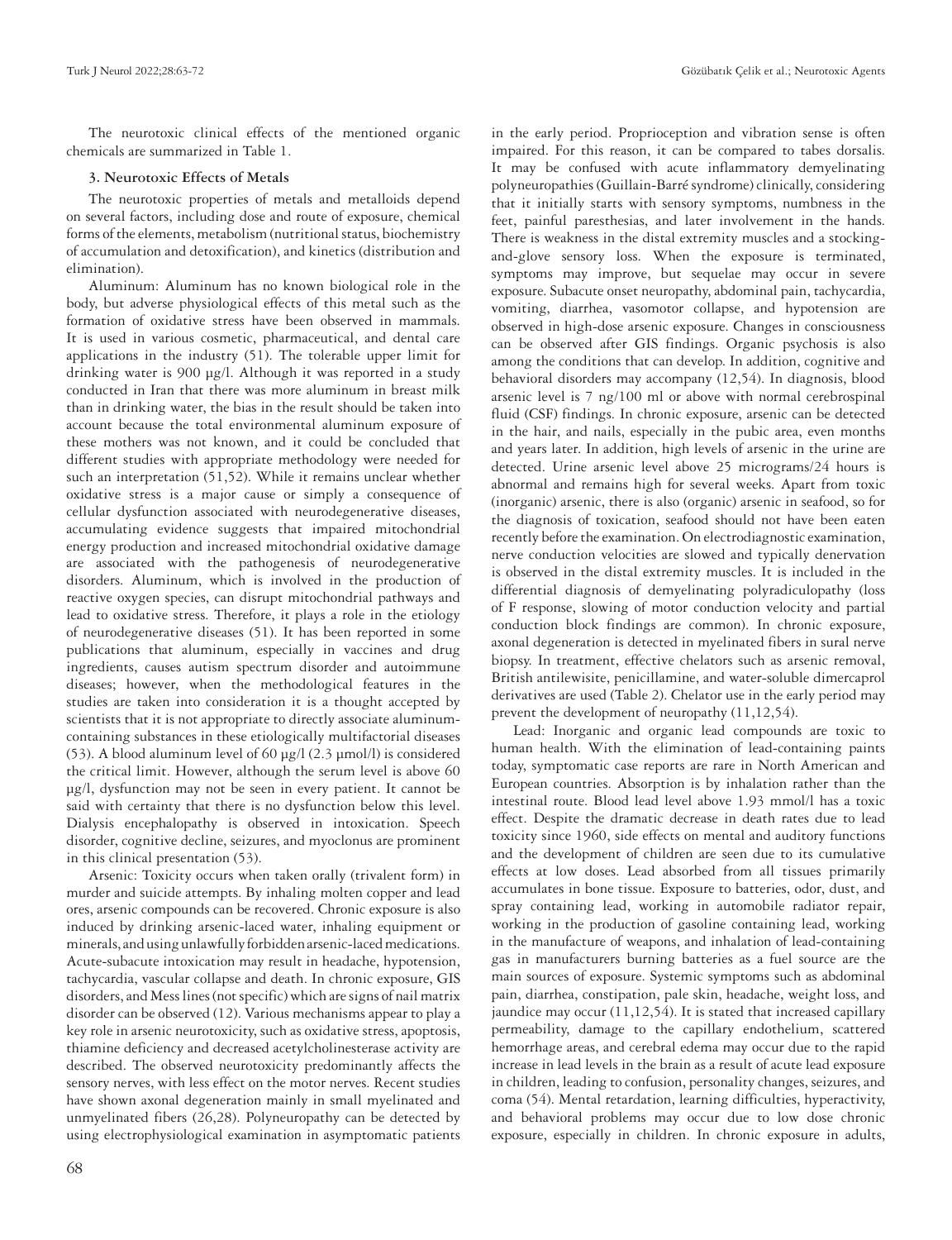| Table 2. Chelation therapies and side effects                                                                                                                                                                                                                                                                                                                                                                                                                                                                                                                                                            |                                                                                                                                                                                                                                                                                          |
|----------------------------------------------------------------------------------------------------------------------------------------------------------------------------------------------------------------------------------------------------------------------------------------------------------------------------------------------------------------------------------------------------------------------------------------------------------------------------------------------------------------------------------------------------------------------------------------------------------|------------------------------------------------------------------------------------------------------------------------------------------------------------------------------------------------------------------------------------------------------------------------------------------|
| Dosage and Indication                                                                                                                                                                                                                                                                                                                                                                                                                                                                                                                                                                                    | Side effects                                                                                                                                                                                                                                                                             |
| British antilewisite (BAL)                                                                                                                                                                                                                                                                                                                                                                                                                                                                                                                                                                               |                                                                                                                                                                                                                                                                                          |
| 1. Acute lead encephalopathy<br>Dose: 75 mg/m <sup>2</sup> IM every 4 hours for 5 days<br>4 mg/kg every 4 hours in children and adults<br>2. Acute inorganic arsenic poisoning<br>Dose: 3 mg/kg IM every 4 hours for 48 hours and then twice a day for 7-10 days<br>3. Acute mercury poisoning<br>Dose: 5 mg/kg IM initially, then 2.5 mg/kg every 12 to 24 hours (maximum use is 10<br>days) until clinical improvement                                                                                                                                                                                 | Lacrimation, vomiting, salivation,<br>rhinorrhea, headache, painful injection,<br>injection site sterile abscess, hemolysis<br>in those with G6PD deficiency, chelation<br>of essential metals (long-term),<br>decomposition with acidic urine, avoid in<br>patients with peanut allergy |
| Dimercaprol derivatives (DMSA, succimer)                                                                                                                                                                                                                                                                                                                                                                                                                                                                                                                                                                 |                                                                                                                                                                                                                                                                                          |
| 1. Mild to moderate lead poisoning (acute or chronic)<br>Dose: Children 350 mg/m <sup>2</sup> 3 times a day for 5 days, followed by 350 mg/m <sup>2</sup> twice daily<br>for 14 days, adults 10 mg/kg 3 times a day for 5 days, 10 mg/kg twice daily for 14 days<br>2. Arsenic poisoning<br>Dose: 10 mg/kg/dose every 8 hours for 5 days<br>3. Mercury poisoning<br>Dose: 10 mg/kg orally 3 times daily for 5 days, then twice daily for 14 days if<br>gastrointestinal tract is intact                                                                                                                  | Gastrointestinal side effects such as<br>diarrhea and vomiting, metallic taste,<br>slight increase in liver enzymes, rarely<br>chills, rash and reversible neutropenia                                                                                                                   |
| Prussian blue                                                                                                                                                                                                                                                                                                                                                                                                                                                                                                                                                                                            |                                                                                                                                                                                                                                                                                          |
| 1. Thallium poisoning<br>Dose: $3$ g $3$ times a day for adults, a total of 9 g; for children 1 g $3$ times a day $3$ g in<br>total<br>2. Cesium poisoning<br>Dose: $3$ g $3$ times a day for adults, a total of 9 g; for children 1 g $3$ times a day $3$ g in<br>total                                                                                                                                                                                                                                                                                                                                 | Constipation, abdominal pain, blue stools                                                                                                                                                                                                                                                |
| CaNa2EDTA                                                                                                                                                                                                                                                                                                                                                                                                                                                                                                                                                                                                |                                                                                                                                                                                                                                                                                          |
| Sodium EDTA can cause life-threatening hypocalcemia and should not be used<br>1. Lead encephalopathy<br>Dose: 1500 mg/m <sup>2</sup> /day, approximately 50-75 mg/kg/day by continuous IV infusion,<br>administer 4 hours after first dose of dimercaprola<br>2. Moderate lead poisoning (blood lead level <70 mg/dl)<br>Dose: CaNa2EDTA, 1000 mg/m <sup>2</sup> /day; 50 mg/m <sup>2</sup> every 4 hours, approximately 25-50 mg/<br>kg/day of dimercaprol (the first dose of dimercaprol should be given 4 hours before the<br>first dose of CaNa2EDTA to prevent redistribution of lead to the brain) | Renal failure, life-threatening<br>hypocalcemia with use, weakness,<br>headache, fatigue, chills or fever,<br>myalgias, anorexia, sneezing, nasal<br>congestion, anemia, transient<br>hypotension, prolongation of<br>prothrombin times                                                  |

## **D-penicillamine**

## **1. Lead, mercury and copper toxicity**

Dose: 1-1.5 g/day, given orally in 4 divided doses. Rarely used due to significant complications and presence of more appropriate treatments

personality changes, dementia, rigidity, epileptic seizures, optic atrophy, and visual disturbances may occur. In chronic exposure, bilateral radial nerve neuropathies may develop. Laboratory examinations show hypochromic microcytic anemia and basophilic streaking in erythrocytes. Slowing of conduction rates in nerve conduction study, lead excretion above 7.2 micromol/l in 24 hour urine, and blood levels above 3.8 micromol/l are detected. CSF examination is normal and urine lead level is increased (0.2 mg/l). In treatment; the first step should be the removal of the source causing lead exposure, initiation of antiedema treatment for increased intracranial pressure (mannitol, steroid, and ICP monitoring), chelators such as calcium, Ca-ethylene diamine tetra-acid, disodium versenate and penicillamine (in adults) can be

Allergic reaction (especially in patients allergic to penicillin), aplastic anemia, agranulocytosis, renal failure

added (Table 2). Recovery begins within 2 weeks from the start of treatment. The mortality rate in acute encephalopathy is less than 5% (12,54,55).

Manganese: Manganese (Mn), which is involved in the production of cellular metabolic signals, is found in industrial and mineral products. It often enters the body by inhalation. However, beyond occupational exposures, excessive dietary or drinking water intake are other sources of overexposure. The World Health Organization reported the daily Mn consumption amount for an adult to be between 0.7 and 10.9 mg (56). Although oxidative stress secondary to increased mitochondrial function and energy deficiency is held responsible for Mn-induced neurotoxicity, it is known in recent publications that Mn toxicity is multifaceted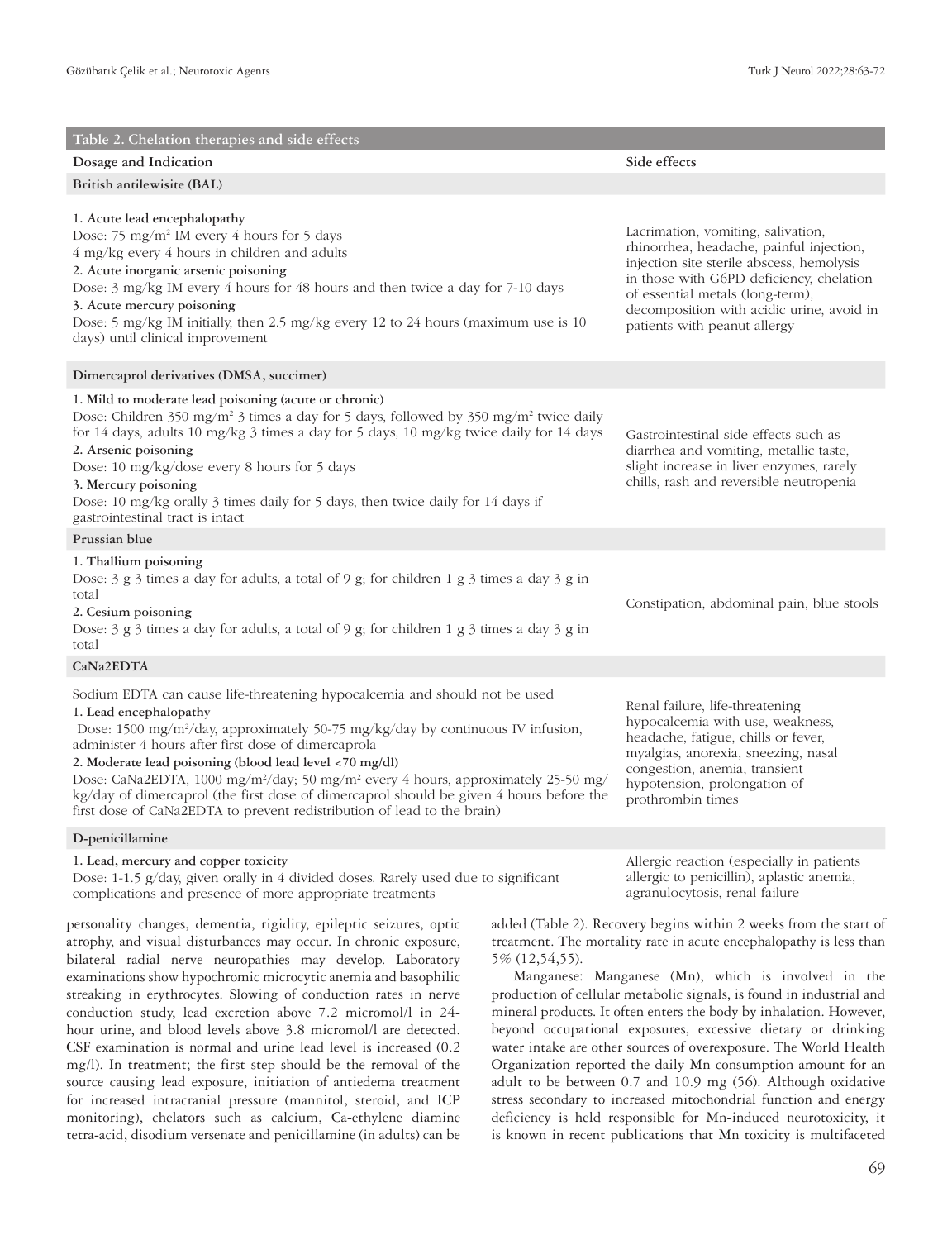Turk J Neurol 2022;28:63-72 Gözübatık Çelik et al.; Neurotoxic Agents

and genetic modulation of Mn transport (uptake and flow) in the body plays a role in this toxicity, but the relationship between Mn exposure and neurotoxicological effects is explained below. The underlying molecular mechanisms have not been fully elucidated (57). In neurotoxicology, it causes significant neuronal loss in the basal ganglia, especially the globus pallidum. Mn is primarily excreted by the liver. In those with liver disease, its concentration in the brain increases due to overexposure. Mn is found in astrocytes in the brain. Recent studies have reported that the basis of excitotoxic neuronal damage caused by Mn is formed as a result of disruption of the astrocytic cycle of glutamine and glutamate. In addition, several genes responsible for its neurotoxic effect have also emerged. Clinically, it may present with psychiatric findings such as emotional lability and irritability. Weakness, impotence, parkinsonism, increased tone, increased deep tendon reflexes, and myoclonic jerks can be observed in the whole body. The blood Mn level is above 0.075 ppm. There is often no tremor. Motor symptoms may rarely improve with L-dopa treatment (54,57).

Mercury: Like aluminum, mercury can be found in industrial products and drinking water. The upper limit in drinking water is 1 μg/l (52). Inorganic mercury is used in the paper and pump industry, and in the manufacture of electrical materials and paints. Organic mercury is found in fish and animals living in polluted environments and in fungicides. Selective neurotoxicity caused by mercury is mentioned in genetic screenings in genetically traceable model systems such as flies, worms, and zebrafish, and in recent studies on human-based neuronal stem cell model systems. However, the pathophysiology of intoxication is not yet known. Mercury is toxic to cerebellum granular cells and occipital lobe neurons. Axonal degeneration and demyelination are seen in peripheral nerves. Early findings may include tremors in the extremities, head, tongue, and eyelids with intermittent panic, paresthesias in the extremities, progressive distal muscle weakness, and cerebellar ataxia. Peripheral visual impairment, blindness, speech disorder, and hearing difficulties can be seen. Seizures, mania, dementia, and hallucinations can be seen in severe patients. Psychomotor retardation and epileptic seizures can be seen in children (54).

Another clinical picture related to this metal intoxication is Minamata disease, which occurs due to the consumption of seafood obtained from areas contaminated with methylmercury. In this disease described 50 years ago, neurological findings such as stocking-and-glove sensory defect, ataxia, vision, and hearing loss are observed (58).

In the diagnosis, the amount of mercury in the hair sample is checked. Amounts of less than 100 ppm are asymptomatic and generally safe. The amount above 500 ppm is always associated with symptoms. In electrophysiological examinations, disorders due to central dysfunction are observed. Sensory symptoms are associated with the sensory cortex or dorsal root ganglion, not peripheral, while visual symptoms are associated with cortical involvement. Amyotrophic lateral sclerosis-like clinical picture or predominantly motor neuropathy after intense elemental mercury exposure were defined. In treatment; chelation with penicillamine, selenium, and vitamin E can reduce neurotoxic effects (58).

Thallium: It is widely used as an insecticide, rodenticide, and hair removal agent. Intoxications are seen due to accidental or suicidal ingestion by children. It is responsible for severe neuropathy and CNS damage. It causes damage to mitochondrial pathways, especially by causing oxidative stress in primary hippocampal neurons (59). Progressive neuropathic syndromes occur in seven days. It can cause cranial neuropathies, including optic nerve involvement and ptosis. In more severe patients, ataxia, confusion, and coma can be seen. In case of chronic progressive sensory neuropathy, alopecia observed 2-4 weeks after exposure is valuable in the retrospective diagnosis of thallium intoxication. The presence of thallium in body tissues or urine is essential for diagnosis. Absorption of orally ingested thallium may be inhibited by gastric lavage. Oral potassium ferric ferrocyanide (Prussian blue), which prevents intestinal absorption, together with intravenous potassium chloride, enhanced diuresis, and hemodialysis are useful in treatment (11,12).

Tin: Inorganic tin is used in industrial soldering, paint making, food packaging, and tin plates. Its inorganic form does not cause toxicity in the CNS. However, preservative forms for wood, textiles, glass, paper, and leather using the organic form of tin [triethyl and trimethyltin (TMT)] are toxic. In animal experiments, it has been reported that TMT has a neurotoxic effect by negatively affecting lysosomal pH, especially in neurons in the hippocampus, and by disrupting macroautophagy and lysosomal autophagy at the molecular level (60). Clinically, TMT intoxication affects different areas of the CNS, including the brain stem, limbic system, and cerebral cortex. GIS findings, generalized body aches, visual disturbances, headache, behavioral changes such as emotional lability and anger attacks, depression, loss of libido and appetite, disorientation, and cognitive and sleep disorders can be seen. If it is due to triethylene, edema in the cerebral white matter and endothelial proliferation in small veins are seen. In addition, weight loss, vertigo, hypothermia, weakness, and papilledema may develop. Behavioral changes improve after exposure ends (11,12,60).

Antimony, bismuth, cadmium, chromium, cobalt, copper, nickel, selenium, and zinc are other neurotoxic heavy metals. Clinical features of acute and chronic intoxication due to these metals are summarized in Table 3. In addition to these difficulties in diagnosis, in patients in whom the neurotoxic agent can be detected, appropriate treatment should be administered to prevent neurodegeneration and to achieve survival without sequelae. The recommended chelation treatments for heavy metal poisoning are summarized in Table 2 (54).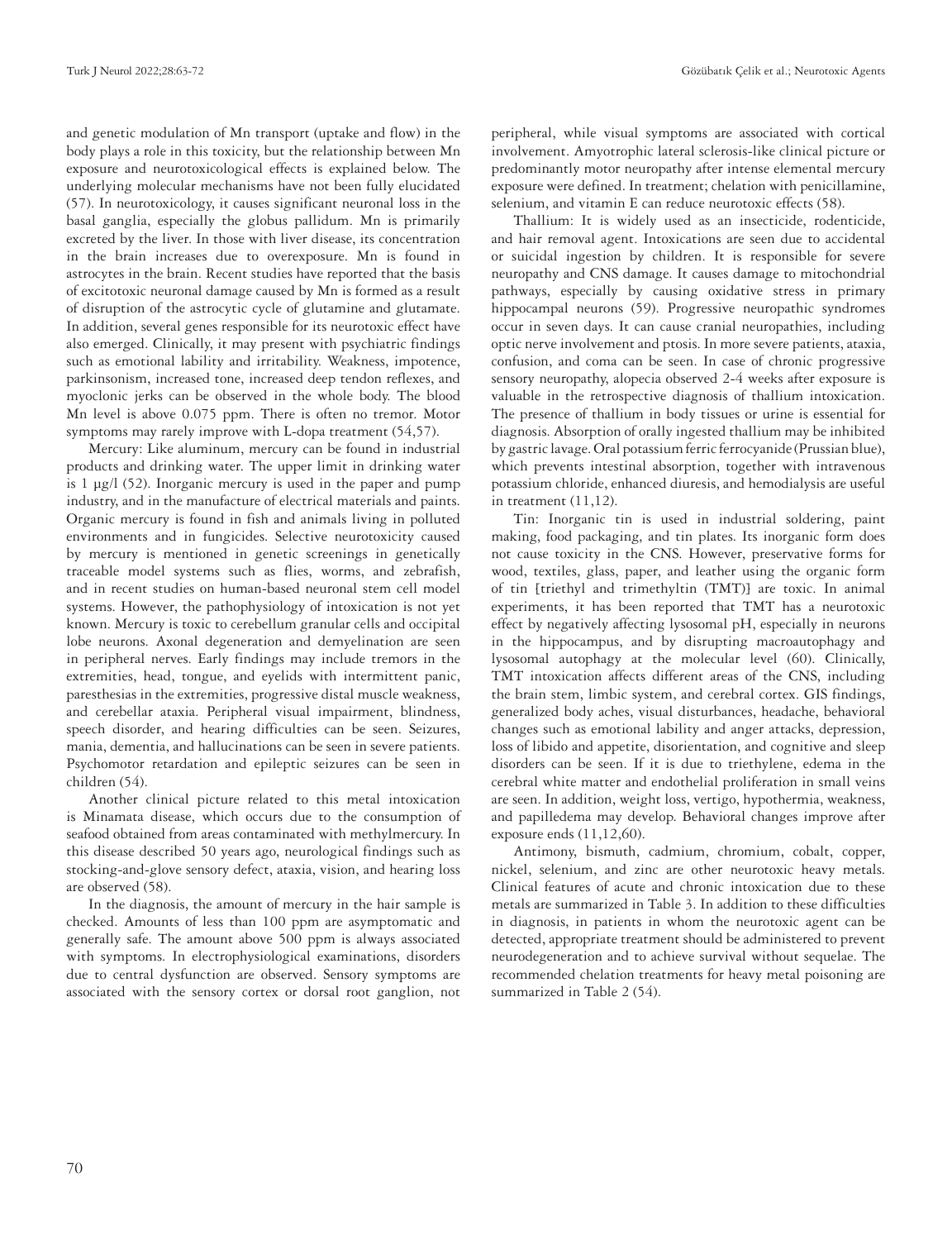**Table 3. Symptoms of toxication of other heavy metals**

| Table 5. Symptoms of toxication of other heavy metals |                                                                                                              |                                                                                                                                       |  |  |  |
|-------------------------------------------------------|--------------------------------------------------------------------------------------------------------------|---------------------------------------------------------------------------------------------------------------------------------------|--|--|--|
|                                                       | Acute                                                                                                        | Chronic                                                                                                                               |  |  |  |
| Antimony                                              | Ulcer, hemorrhagic<br>gastritis, vomiting,<br>diarrhea                                                       | Papulopustular spotting in<br>sebaceous/sweat glands,<br>pancytopenia                                                                 |  |  |  |
| <b>Bismuth</b>                                        | Abdominal pain,<br>acute renal failure                                                                       | Myoclonic encephalopathy<br>(Creutzfeldt-Jacob disease)<br>like syndrome), blue-black<br>discoloration of the gums<br>(Bismuth lines) |  |  |  |
| Cadmium                                               | Nausea, vomiting,<br>diarrhea, acute renal<br>failure                                                        | Parkinsonism, olfactory<br>disorder, restrictive lung<br>disease, pulmonary<br>fibrosis, osteomalacia (Itai-<br>Itai disease)         |  |  |  |
| Chromium                                              | Nausea, vomiting,<br>diarrhea,<br>disseminated<br>intravascular<br>coagulopathy, burn,<br>contact dermatitis | Nasal septal perforation,<br>pulmonary fibrosis,<br>pneumoconiosis,<br>occupational asthma<br>bronchiale                              |  |  |  |
| Cobalt                                                | Cardiomyopathy,<br>polycythemia,<br>thyroid hyperplasia                                                      | Cardiomyopathy, asthma<br>bronchiale, 8th cranial<br>nerve damage, visual<br>problems                                                 |  |  |  |
| Copper                                                | Nausea, vomiting,<br>diarrhea (blue<br>colour), conjunctival<br>irritation,<br>hypotension,<br>hemolysis     | Hepatolenticular<br>degeneration,<br>hepatotoxicity, Kayser-<br>Fleischer ring                                                        |  |  |  |
| <b>Nickel</b>                                         | Cerebral edema,<br>acute lung injury                                                                         | Intestinal pneumonitis,<br>myocarditis, nickel<br>dermatitis                                                                          |  |  |  |
| Zinc                                                  | Transient anosmia,<br>nausea, vomiting,<br>diarrhea                                                          | Myeloneuronopathy (due<br>to copper deficiency),<br>sideroblastic anemia,<br>myelodysplastic syndrome                                 |  |  |  |

## **Conclusion**

In conclusion, it is very difficult to diagnose clinically intoxication of environmental or occupational neurotoxic agents due to the lack of objective/specific clinical and laboratory findings secondary to their exposure. The clinician should keep neurotoxicity in mind in all kinds of neurological symptoms and take a good history to prevent possible incorrect or delayed diagnosis and to prevent sequelae.

## **Ethics**

**Peer-review:** Externally and internally peer-reviewed.

## **Authorship Contributions**

Concept: U.E.T., S.K., Design: U.E.T., S.K., Data Collection or Processing: R.G.G.Ç., U.E.T., S.K., Analysis or Interpretation: R.G.G.Ç., U.E.T., S.K., Literature Search: R.G.G.Ç., U.E.T., S.K., Writing: R.G.G.Ç., U.E.T., S.K.

**Conflict of Interest:** No conflict of interest was declared by the authors.

**Financial Disclosure:** The authors declared that this study received no financial support.

#### **References**

- 1. Ek CJ, Dziegielewska KM, Habgood MD, Saunders NR. Barriers in the developing brain and Neurotoxicology. Neurotoxicology 2012;33:586-604.
- 2. Bowler RM, Lezak MD. Neuropsychologic evaluation and exposure to neurotoxicants. In: Lotti M, Bleecker ML, (ed). Handbook of Clinical Neurology. Occupational Neurology, 2015.
- 3. Boyes WK, Thriel CV. Neurotoxicology of nanomaterials. Chem Res Toxicol 2020;33:1121-1144.
- 4. Costa LG. Overview of neurotoxicology. Curr Protoc Toxicol 2017;74:11.
- 5. Bonaccorso S, Ricciardi A, Zangani C, Chiappini S, Schifano F. Cannabidiol (CBD) use in psychiatric disorders: a systematic rewiev. Neurotoxicology 2019;74:282-298.
- 6. Heyer DB, Meredith RM. Environmental toxicology: sensitive periods of development and neurodevelopmental disorders. Neurotoxicology 2017;58:23-41.
- 7. Garcia GJ, Schroeter JD, Kimbell JS. olfactory deposition of inhaled nanoparticles in humans. Inhalation Toxicol 2015;27:394-403.
- 8. Clarkson TW, Magos L, Myers GJ. The toxicology of mercury-current exposures and clinical manifestations. N Engl J Med 2003;349:1731-1737.
- 9. Schultz ST. Does thimerosal or other mercury exposure increase the risk for autism? A review of current literature. Acta Neurobiol Exp (Wars) 2010;70:187-195.
- 10. Jang DH, Hoffman RS. Heavy metal chelation in neurotoxic exposures. Neurol Clin 2011;29:607-622.
- 11. Aminoff MJ. Neurology and General Medicine. In: Bahar ZS, Çoban O (ed). 4th. Ankara: Güneş Tıp Kitabevleri, 2010.
- 12. Bradly WG, Daroff RB, Fenichel GM, Jankovic J. Neurology in Clinical Practice. In: Tan E, Erdem-Özdamar S. 5th ed. Rota Tıp, 2008.
- 13. Lai SM, Gu ZT, Zhao MM. Toxic effect of acrylamide on the development of hippocampal neurons of weaning rats. Neural Regen Res 2017;12:1648- 1654.
- 14. Sansano M, Heredia A, Peinado I, Andrés A. Dietary acrylamide: what happens during digestion. Food Chem 2017;237:58-64.
- 15. Basaran B, Aydin F. Estimating the acrylamide exposure of adult individuals from coffee: Turkey. Food Addit Contam Part A Chem Anal Control Expo Risk Assess 2020;37:2051-2060.
- 16. Ahrari Roodi P, Moosavi Z, Goli AF, Azizzadeh M, Hosseinzadeh H. Histopathological study of protective effects of honey on subacute toxicity of acrylamide-induced tissue lesions in rats' brain and liver. Iran J Toxicol 2018;12:1-8.
- 17. Exon JH. A review of the toxicology of acrylamide. J Toxicol Environ Health B Crit Rev 2006;9:397-412.
- 18. Zamani E, Shokrzadeh M, Fallah M, Shaki F. A review of acrylamide toxicity and its mechanism. Pharm Biomed Res 2017;3:1-7.
- 19. Albalawi A, Alhasani RHA, Biswas L, et al. Carnosic acid attenuates acrylamide-induced retinal toxicity in zebrafish embryos. Exp Eye Res 2018;175:103-104.
- 20. Pennisi M, Malaguarnera G, Puglisi V, et al. Neurotoxicity of acrylamide in exposed workers. Int J Environ Res Public Health 2013;10:3843-3854.
- 21. Wang W, Huang L, Hu Y, Thomas ER, Li X. Neuroprotective effects of notoginsenoside R1 by upregulating Trx-1 on acrylamide-induced neurotoxicity in PC12. Hum Exp Toxicol 2020;39:797-807.
- 22. Wang QS, Zhang CL, Zhao XL, Yu SF, Xie KQ. Malondialdehyde and catalase as the serum biomarkers of allyl chloride-induced toxic neuropathy. Toxicology 2006;227:36-44.
- 23. Fang ZH, Miao RM, Song HY. Analysis of occupational chronic carbon disulfide poisoning: a study of 372 cases. Zhonghua Lao Dong Wei Sheng Zhi Ye Bing Za Zhi 2018;36:202-203.
- 24. Chalansonnet M, Carreres-Pons M, Venet T, et al. Combined exposure to carbon disulfide and low-frequency noise reversibly affects vestibular function. Neurotxicology 2018;67:270-278.
- 25. Schramm A, Uter W, Brandt M, et al. Increased intima-media thickness in rayon workers after long-term exposure to carbon disulfide. Int Arch Occup Environ. Health 2016;89:513-519.